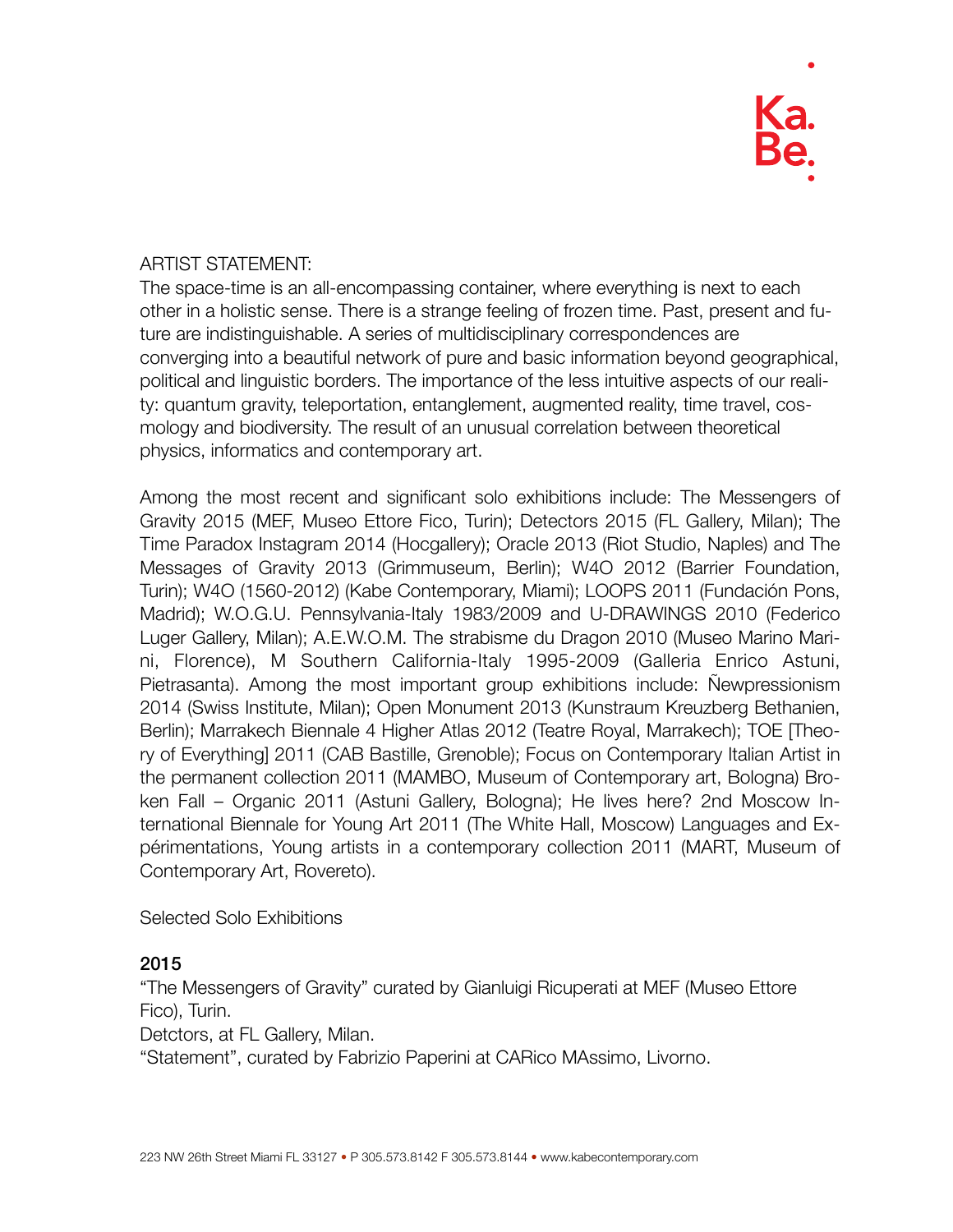### 2014

"Instagram Time Paradox", performance at Museo del Novecento, Milan, Hocgallery.

## 2013

"The Messages of Gravity", curated by Mario Margiani at The Grimmuseum, Berlin.

## 2012

"Oracle", Riot Studio, Naples; "Waiting 4 Oracle", curated by Emanuele Catellani, Barriera Foundation, Turin; "Waiting 4 Orcle [1560-2012]", Kabe Contemporary, Miami, FL, USA.

## 2011

"Loops" C.I.S.C. Consejo Superior de Investigaciones Cientìficas, Madrid.

## 2010

"U-Drawings", curated by Carson Chan, Galleria Federico Luger, Milan; "O.S.O.B.E. [Other Side Of Brane Experiment]", Complesso Monumentale di Santa Maria della Vita, Bologna;

"A.E.W.O.M. [Le strabisme du dragon] Aleph Exeriment Without Mass", curated by Alberto Salvadori, Museo Marino Marini, Florence.

#### 2009

"M. [Southern California - Italy] 1995/2009", curated by Valerio Borgonuovo, Galleria Astuni, Bologna/Pietrasanta;

"W.O.G.U.[Pennsylvania-Italy] 1983/2009", curated by Valerio Borgonuovo, Federico Luger, Milan.

Selected Group Exhibitions:

## 2015

"NOTHING ENDURES BUT CHANGE", curated by Chefanie Greimel & Johannar T. Wallenborn at Lehrter Siebzehn, Berlin;

"Free Things", curated by Jack Fisher, On line exhibition based in Leeds, UK.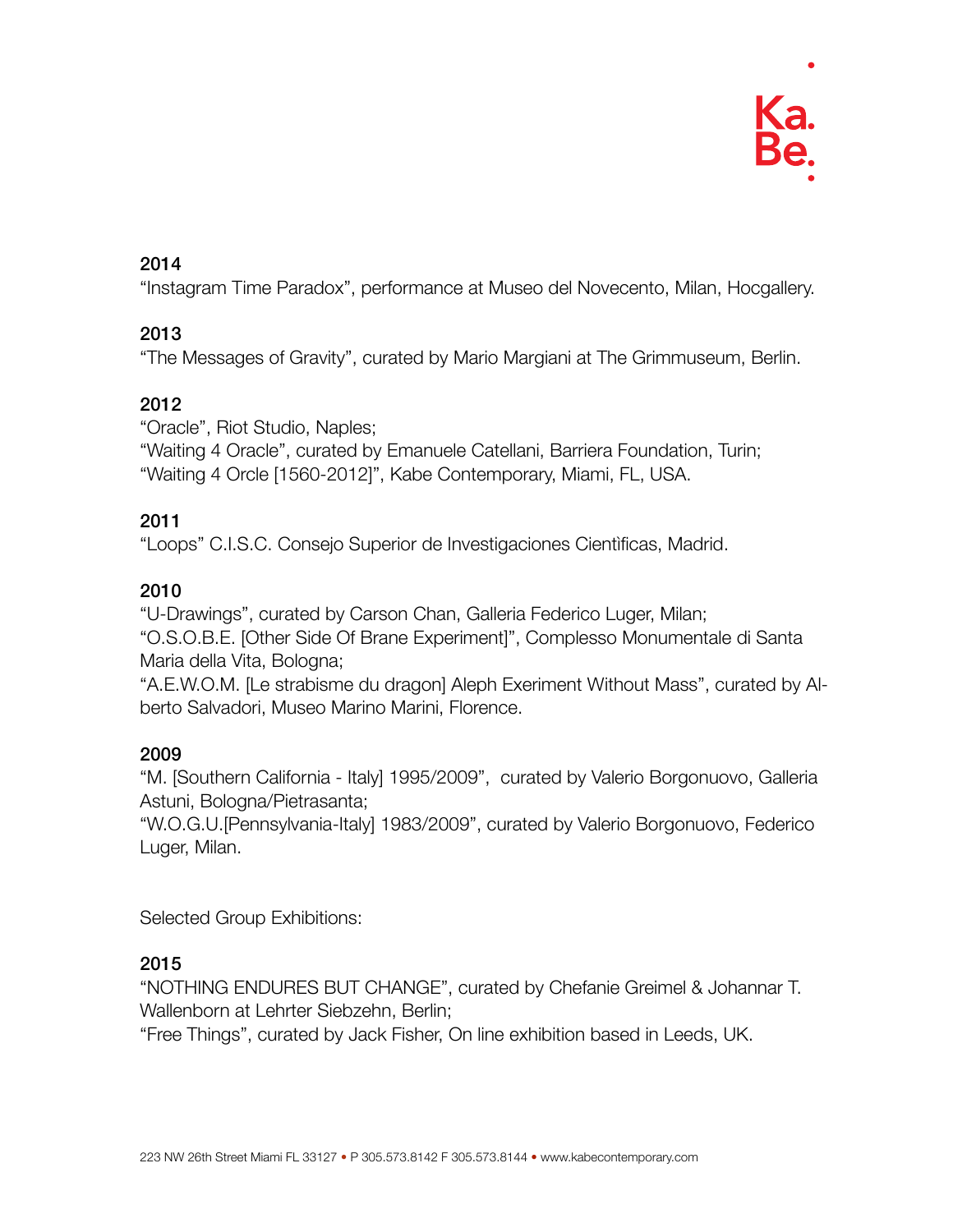

## 2014

"One step ahead moving backwards", curated by Elisa R. Linn, Lennart Wolff and Hicham Khalidi, Leap, Berlin;

"Me, Me, Mirror", curated by Kathrin Oberrauch, Hariviera Gallery, Tel Aviv;

"Fata Morgana", curated by Antonia Alampi, Galleria Enrico Astuni, Bologna;

"Group show II", Alexander Levy Gallery, Berlin;

"Italian Project -1″, Dimora Artica, Milan;

"Extradelicato II", Milan;

"The Ñewpressionism" Swiss Institute, Milan.

## 2013

"Opend Monument", curated by Marta Jecu, Bethanien Kunstraum, Berlin; "Italian stories", Bologna art fair, Bologna.

## 2012

"Marrakech Biennale, Higher Atlas", curated by Nadim Samman and Carson Chan, Teatre Royal, Marrakech; Morocco.

## 2011

"T.O.E [theory of everything]", Centre d'art Bastille, Grenoble;

"Focus on Contemporary Intalian Artist", Collezione Permanente; MAMBO, Bologna; "Principia", Solares e Cosmit event, Piazza del Duomo, Milan;

Broken Fall, Organic, curated by Alessandra Pace and Govanni Jovane; Galleria Astuni, Bologna;

## 2010

"La Scultura Italiana del XXI sec.", curated by Marco Meneguzzo, Fondazione Pomodoro, Milan;

"2nd Moscow International Biennale For Young Art 'Qui Vive?", The White Hall, Moscow;

"Languages and Experimentations, Young artists in a contemporary collection", curated by Giorgio Verzotti and Hans Ulrich Obrist; MART Rovereto, Italy;

"Atmosphere"; Galerie Pangée, Montreal, Quebec.

#### 2009

"La différence?", C.A.B. Centre d'Art Bastille, Grenoble; Sensibili Energie, Galleria d'arte contemporanea, Arezzo.